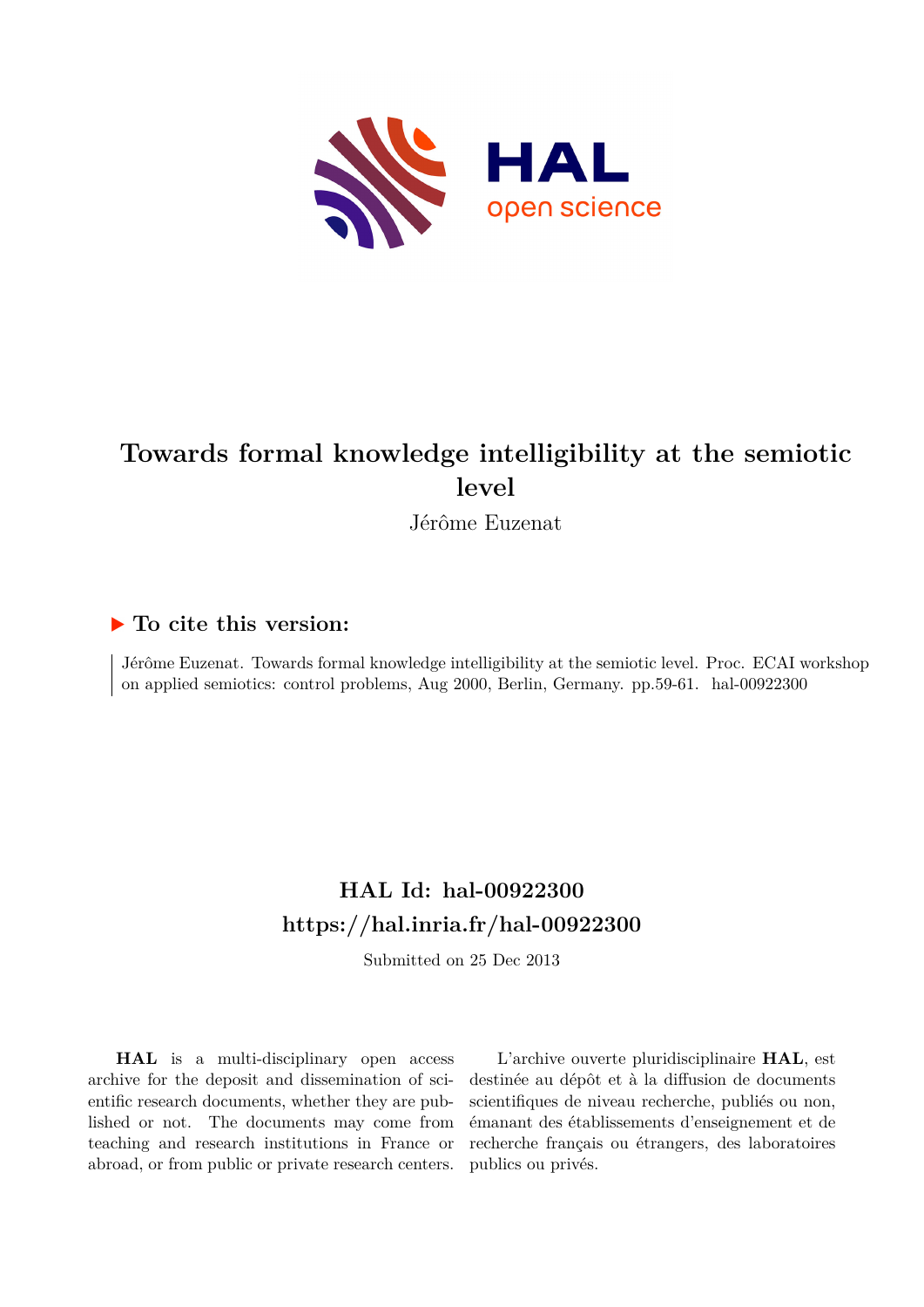# **Towards formal knowledge intelligibility at the semiotic level**

**Statement of interest for the ECAI Workshop on applied semiotics (ASC-2000)**

**Jérôme Euzenat INRIA Rhône-Alpes Jerome.Euzenat@inrialpes.fr**

#### **Abstract.**

Exchange of formalised knowledge through computers is developing fast. It is assumed that using knowledge will increase the efficiency of the systems by providing a better understanding of exchanged information. However, intelligibility is by no way ensured by the use of a semantically defined language. This statement of interest explains why and calls for the involvement of the semioticians for tackling this problem.

#### **1 Intelligibility**

With the expansion of computer networks, the exchange of elaborate knowledge, information and data is developing. To achieve a more precise expression, the knowledge can be represented in a formally defined language (which can range from XML – structured, general but without semantics – to knowledge representation languages – structured, semantically characterised, but with a narrow scope of expression). Between the emitter of a piece of knowledge and its receiver, the computer can reorganise, manipulate, filter, combine with other knowledge chunks and ultimately present it to the reader.

A transformation is a computational way of generating representations from other representations (not necessarily in the same language). Transformations are used for putting representations together or generating specific representations for a particular need. For instance, it can be useful to define a transformation which delivers a documentation to a customer but which hides some information from the initial source (e.g., if a design document includes cost study, it is not advised to communicate this information to sub-contractors). Conversely, when the elaboration of a representation is a collaborative and continuous process (in the concurrent engineering framework), it is necessary to apply treatments which do not challenge the current stage of development. It is thus relevant to preserve the content.

However, the intelligibility (being the proper understanding of the knowledge by people) of the resulting message is not ensured through transformations. Ensuring the suitability and intelligibility of knowledge for the users, requires to develop an abstract understanding of the preservation of intelligibility through transformations.

There are several levels required for understanding a message in a formal language (here described by the coincidence of meaning for

users but which can be established through explicit translation of the meanings):

- **lexical** (or terminological) in which the users must be sure that they use the words (or the terms) with the same meaning. This level is explicitly taken into account, and strengthened, by work on shared ontologies [3];
- **semantic** in which the users must be sure that they assign the same meaning to the constructs of the language used. This topic is well understood in computer science (see §2);
- **semiotic** (or pragmatic) in which the users must be sure that they use the same rules of interpretations of the sentences.

The last level is not necessary for dealing with computers because they can be told to use particular rules usually specified with the semantics. But, when the computers have to interact with human beings, the problem of telling them exactly what is necessary for them to understand what is meant cannot be left to semantics (see §3).

The remainder presents what is used in computer science for providing intelligibility at a semantic level and the insufficiencies of this approach when human beings must interpret the representations taken as signs (§2). Then three examples of these problems are given (§3) in order to explain what computer science would expect from semiotics as a ground for a computational semiotics (§4).

The presentation is very informal and may not be accurate for semioticians, but its goal is to explain the actual problems from the computer science point of view in order to gather comments from the semiotics point of view.

#### **2 The computer science answer: semantics**

Some people think that by using identifiers with meaningful (for them) names instead of id#356, id#873, they "put more semantics in the system". For the system, in fact, the result is the same. Moreover this do not do anything with semantics: all this is syntax. In fact, the semantics of a language has to be given in relation with the meaning and this cannot be done by syntax.

Formal semantics has been developed for logic languages [7] and adapted to computer programming languages [5] and knowledge representation systems [6]. Logicians have developed powerful ways to provide the semantics of a language by model theory. Roughly, they provide a structural way to interpret a language in a domain. From a domain  $D$ , an interpretation function  $I$  is defined over the language to the domain. Ultimately, the sentences can be interpreted over the

<sup>&</sup>lt;sup>1</sup> INRIA Rhône-Alpes, 655 avenue de l'Europe, 38330 Montbonnot Saint-Martin (France), http://www.inrialpes.fr/exmo/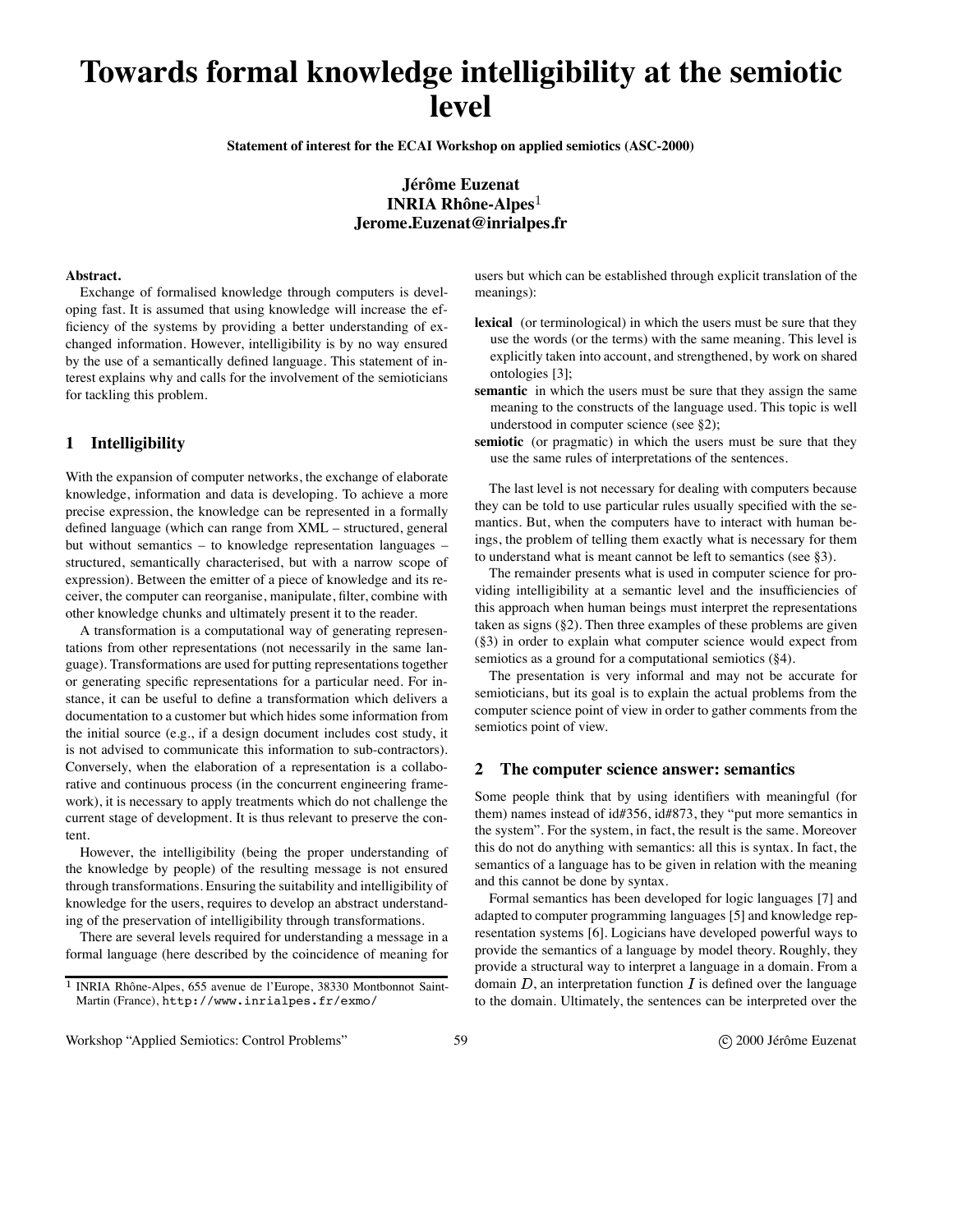booleans (i.e. they are true or false), but this is not an obligation. Instead of assigning one interpretation to a particular term, the scheme describes *the way* to ascribe meaning. Hence, for a particular language and a particular domain there can be many interpretations.

A model, of a set of expressions in the language, is an interpretation that is consistent with all the expressions (sometimes more precisely, it can be an interpretation that interprets each expression as true). The meaning of a term, is then the intersection of its interpretations in all the models and a sentence is said to be a consequence of this set of expressions if it is true in every model.

The interesting feature is that, if someone has in mind a privileged interpretation of a set of expressions, it must be a model. Then every processing on the language, which is based on all the models, is coherent with the user's interpretation.

This scheme is suited to the use of a system by one user because it is expected that (s)he interprets in a coherent way the terms (identifiers) (s)he used. We investigate the embedding in XML of the semantics of the language used. For that purpose, a language has been defined for associating set-based model-theoretic semantics of the element defined in the document type description. Thus, the form can be preserved as much as possible (form is relevant to human understanding) and interoperability is ensured through the availability of the semantics (correct computer treatment mainly depends on semantics). The description of the semantics allows tool-makers to understand the semantics of the mark-up or to check the correctness of their tools.

However, when several users communicate, the understanding cannot be ensured by the semantic embedding only. Work developed in the field of consensual ontology construction could help to solve the problem of term interpretation, but the problem of construct interpretation remains.

The problem can also be found in purely artificial systems. Agents are autonomous programs able to communicate together. Of course, for being interesting, the agent approach must apply to agents which have not been programmed to work together. The agent community has thus started to build Agent Communication Languages based on the pragmatic speech-acts theory. It soon appeared that the constructs of the language were not clear enough for computer treatment. So people started to define a semantics for these speech-acts. But the cleanest the semantics, the less generic the languages. They lack the versatility of natural languages which allow one to adapt to new situations. The current trend in ACL is the design of languages with a broad meaning and the use of protocols (i.e. rules of interpretation) for correctly understanding the meaning of the sentences in the context of a conversation [4].

#### **3 Examples**

Below are three examples in which the lack of a particular treatment of the interpretation of a representation by individuals prevents intelligibility.

#### **3.1 Classes**

In a context related to knowledge formalisation, a user can express knowledge under the form of class hierarchies and first order clauses and then communicate it by using an interoperability language. But

Workshop "Applied Semiotics: Control Problems" 60 60 control Problems (C) 2000 Jérôme Euzenat

if this last language expresses all the knowledge with clauses (though preserving the semantics of the assertions), the initial user will hardly recognise (and hardly understand) the semantically equivalent result (see figure 1). Hence, when a transformation translates between formal languages, good understanding cannot be ensured by meaning preservation.



Figure 1. Do these representations mean the same?

#### **3.2 Marks**

In the context of an electronic reviewing system for a conference, an author is provided with the feedback "Acceptable" or 6/10 about a paper (s)he submitted. These comments are a poor way of rendering the choice of a reviewer among "9. Wonderful, 8. Excellent, 7. Good, 6. Acceptable, 5. Fair, 4. Average, 3. Weak, 2. Bad, 1. Very bad, 0. Dreadful" (see figure 2). In order to be understood, the potential signs comprised in the messages should be transmitted with the rules of interpretation (or their enunciation context).



**Figure 2.** Do these representations mean the same?

It is noteworthy that the computer which performs the transformation does not loose any information: it can come back to the initial situation.

#### **3.3 Order**

In this example, inspired from [2], a set of elements of an unordered domain (or a partially ordered structure) must be displayed. If this set is presented as a list on a HTML page (or a paper), it is not obvious to the target user that the list is *not* ordered. This is to the point that it is usually resorted to tricks such as ordering elements with a meaningless order (e.g. alphabetical) or to mention "in no particular order".